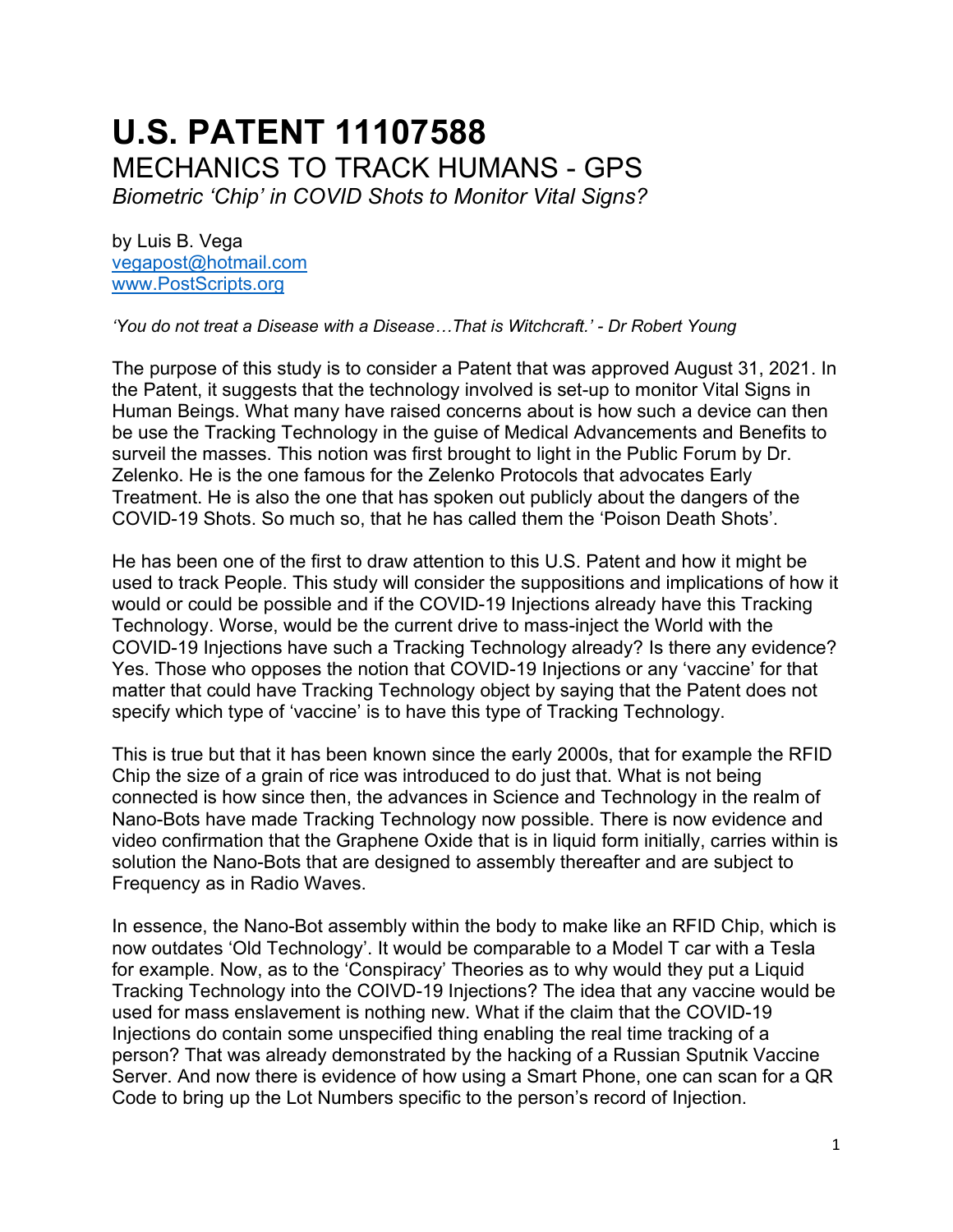### **Big Brother is Wanting to Watch You**

In one case, the condensed Graphene Oxide particle was extracted by using a very powerful hand-held magnet and it appeared to be a 'Chip' no larger than a grain of rice, all black. Thus, such is the 'Conspiracy' of the 'Black Goo' that many are increasingly being concerned with that such COVID-19 injections have withing their composition. But also realize that the totality of the Ingredients are not being told nor have to be as it is under Emergency Use Authorization status. What Dr. Zelenko suggests is that there could very well be the use of the COVID-19 plandemic as cover for a Nefarious Plan. And what would that be? To precisely track all People on the Planet.

Again, those who are calling out such Doctors who claim that a vaccine could hide a mass tracking system believe they misunderstanding the technology involved. Really? Who would a person rather believe, the Nobel Prize Winners like Dr. Montagnier, or Doctors Zelensky, Dr. Malone who invented the mRNA Technology or a hired Fact Checker? It is the Fact Checkers, paid for that do not understand the latest Tracking Technology. They are thinking 2000s. They believe still that RFID Chips are the only available technology that can be injected and used for tracking. For general purposes, such a low-tech system is adequate for certain needs.

For example, many microchip (RFID) pets, enabling the pet that wander away to be identified and returned. There are Patches that are placed on objects like Bikes, Cars, Personal Belongs. In the case of theft, they can be more easily be recovered. So, why would there not be the Tracking Technologically for Human Being? One would agree that it would not be feasible to use RFID Chips to track all movements of all human beings. But what if a new Tacking Technology could be introduced and delivered by 'Vaccination Programs' in the guise of a Medical Mandate even? Thus, the Patent.

Biblically speaking, if one goes there, it will happen, is happing and in wholesale. In fact, the time is coming shortly that the 'Mark of the Beast' will do just that. Such a Tracking Technology will exist on Earth that no Human Being will be able to 'Buy or Sell' unless they have the Tracking Technology in their body. How will that be delivered? Most likely not by an Injection but a Needle Array Patch type of application to the skin surface. Now the Fact Checkers and those scoffing at the notion that a 'Nefarious Plan' is underway to digitally identify everyone on the Planet. But that is what is happening. And is it a Eugenics Genocide?

Why the rush to get out an Injection that is proven to not have been designed to 1. Stop Infections. 2. Stop Transmission. And 3. Does not give Immunity? This is not a 'Vaccine'. In the September 17, 2021 FDA review meeting on the issue of authorizing the COVID-19 Shot to Children, it was stated by qualified Doctors that the Adverse Events of Myocarditis, especially in Young Adults is through the roof and for every person 'saved' by the COVID-19 Injections, 2 People are being killed by the Shot. This is Genocide. Those that object to Dr. Zelenko's assertion that the COVID-19 Injections are a 'Poison Death Shot' that although there are 'Unwanted Side Effects' to the known COVID-19 vaccines, those Side Effects are reportedly 'Extremely Rare'.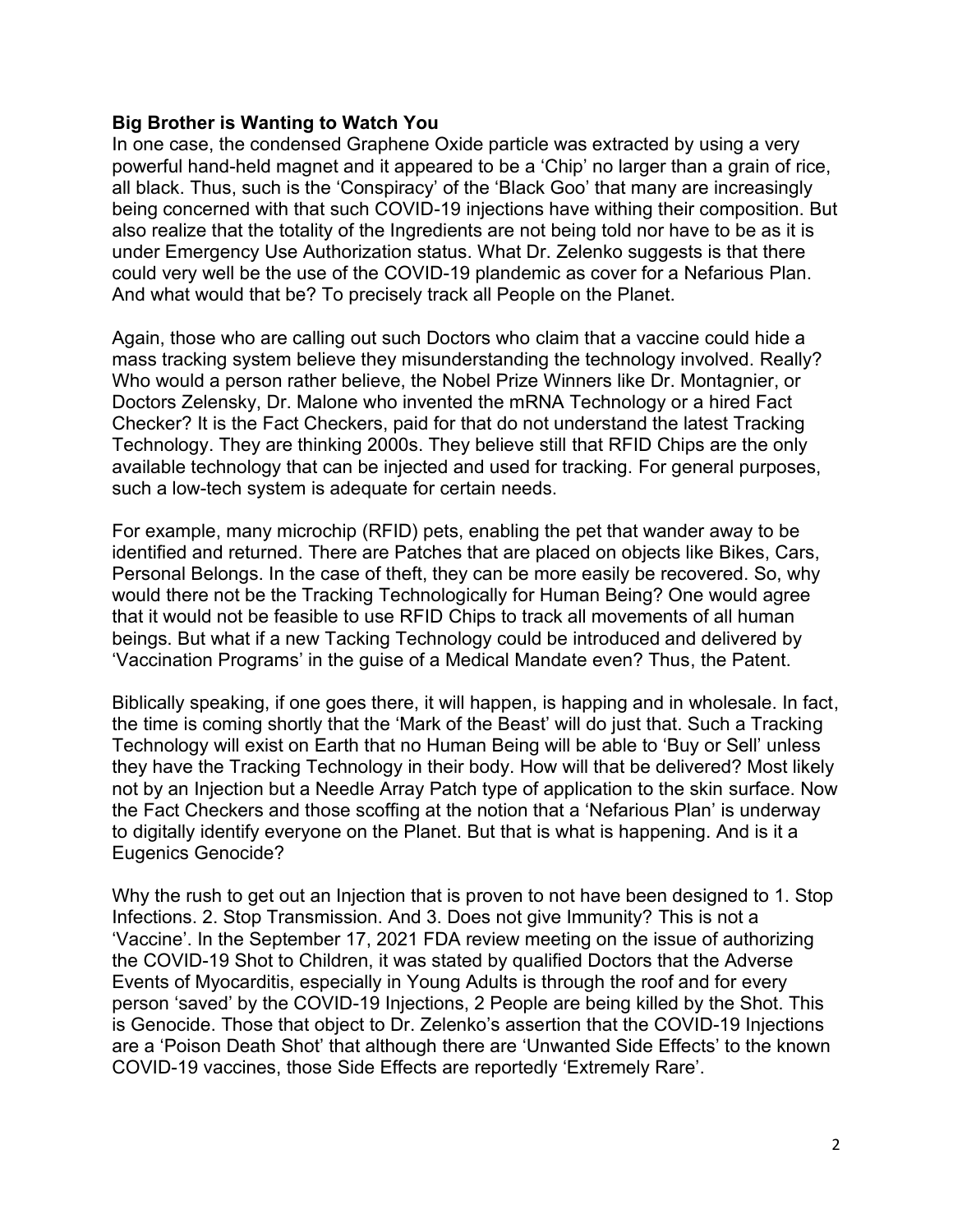# **Tracking Technology**

Try to tell that to the over 15,000 People died as of this write-up that took the COVID-19 Injections and now no longer live. That was some 'Rare Side Effect'. In fact, in the FDA Meeting, the Doctors giving their Expert Testimony asserted that in fact, a person would be much better off NOT getting 'vaccinated' due to the much lower risk from Serious Illness. The issue is that Early Treatment has been banned for COVID-19 Patients in the Hospitals. Why? This is not 'Science'. Also consider that if the 'Nefarious Plan' was and is in place to introduce the Tracking Technology the Patient is presenting, the ricesize RFID Chips would be obvious. They are large enough to be readily detected by People who have been injected with the COVID-19 Injection.

Point being is that the People would know immediately that they have been injected with a chip. For one, the needle required for RFID Injections is much larger than a COVID-19 needles. Thus, the Patent. The new type of Tracking Technology comes in the form of the Lipid Particles. It contains the Hydrogel or the Nano-Bots that reassemble once inside the body. It is really like the Transformers Movies and characters that can reassemble into other forms. This is the same principle in the Patent. There are already Grocery Store Check-Out counters where one will have to place one's hand to be scanned. Coincidence? Conspiracy?

As it is, Scanners and Readers are now a common thing. It has been 'normalized' And the Satellites will be tracking based on frequencies, so no need for massive 'RFID' Readers for example. It will be done by Smart Phones and Tablets with just a download of an App. This is how the Mass Enslavement will look like and be accepted as 'normal'. The age of the Smart Phone has pre-conditioned the World for such a Tracking Technology to be implemented wholesale. The fact is that the Patent does claim to cover 'Injected Tracking Technology. It speaks of 'Methods' and 'Systems' of Prioritizing Treatments, Vaccination, Testing and/or Activities while protecting the Privacy of Individuals. What?

If the Patent has to specifically call out 'protecting privacy', perhaps there is a risk to one's privacy? Yes. The Patent talks about 'Electronic Devices' generating ID Numbers for People. That it will be used for tracking their proximity with other People. This is Tracking Technology. And again, the means would be through 'injections'. So, why not use this Tracking Technology in the COVID-19 Injections while billions are being injected anyway? So, are the COVID-19 Injections tracking People after all? Some People would agree with that statement and provide video evidence. Realize that the Patent is introductory.

It is not going to spell-out that it is part of the Genocidal Nefarious Plan to Cull, Contaminate and Control the Masses of the 'Over-Populated' World. No.it the Patent just speaks about the system required. It is no more than a Smart Phone App transmitting data to a back-end Servers. Really? Is that all? Is that all the fuss is about? Ok. But what if you amplify this billions of times? In terms of the functionality, the Server stores data in a database, then looks over a graph of which People got close to People known to be infected with COVID-19. It then prioritizes those People for 'vaccination'.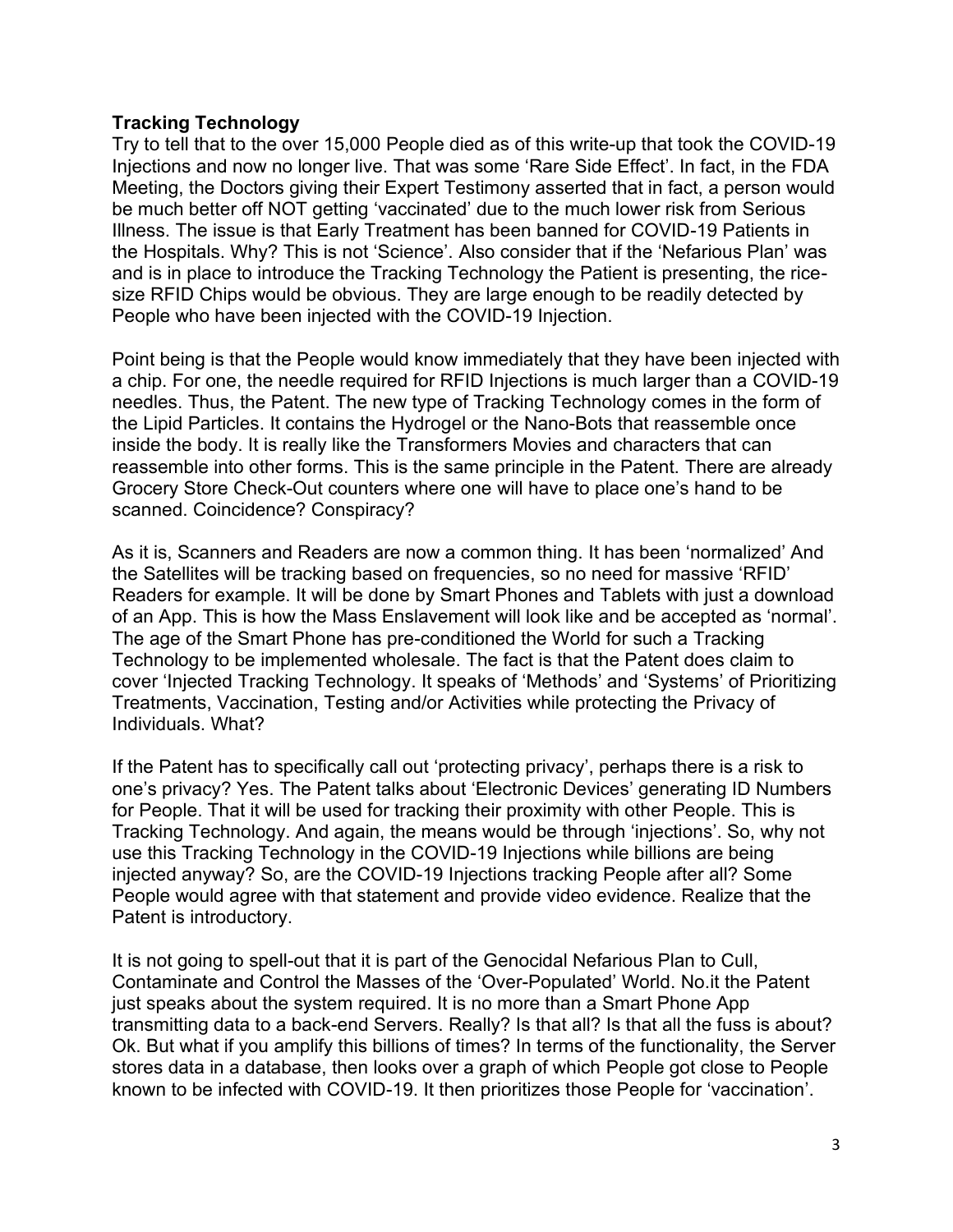## **It Cannot Be A Conspiracy**

What if those People do not want the 'vaccination'? What if some People do not have a Smart Phone? What if People want to opt-out of this Tracking Grid System? Too late. It will be 'Mandated'. Big Brother? No, of course not. It is for one's own good and the safety of others. But what about one's Medical Privacy? Shut-up Slave. You will be in the new Medical Martial Law and love it. Doctors like Zelenko are publicly asserting that this COVID-19 Injection Program is not about providing a Cure. And 'Cases' do not equate into Death. In fact, the Death Rate for COVID-19 is still extremely low and Natural Herd Immunity is not being allowed to take its course due to the Lockdowns than now have proven are not effective in stopping the spread of COVID-19 as neither are Masks.

The Patent does talk about generating ID Numbers for People, anonymously tracking data about them, and transmitting that data to a server. The Fact Checkers have to admit that such a Patent does indeed describe a Tracking Technology System for tracking People. Period and that is the point. The notion is that it can be implemented and/or introduced through 'Vaccination' Programs. This is possible, especially with the Technology that is available presently and being utilized. But the Fact Checkers will say, RFID Chips would be too obvious and they do not have a power source. Oh, actually they do in terms of Kinetic Energy hat is generated by the Heat coming off a Person's skin. That is enough to power the RFID Chip.

The new Tracking Technology introduced in the body by way of Nano-Bots would likewise derive their energy from the body. And also realize that the reason for needing the additional 'Booster' Shots is not about providing lasting Immunity but to continue what some Scientists and Doctors are calling a 'Platform Scaffolding' process that is building up the body in preparation to be connected with the Block Chain. The Various Spy Agencies will take it from there. The following is the synopsis of the Tacking Technology. Essentially, the Human Body will be the 'Devises'.

#### *Summary of Patent 1110758*

 $\overline{\phantom{a}}$  , and the set of the set of the set of the set of the set of the set of the set of the set of the set of the set of the set of the set of the set of the set of the set of the set of the set of the set of the s

*An Electronic Device associated with each person. (The Human Being will be that 'Electronic Device'.)*

*The Device has 'Proximity Tracking Circuitry', and when the Device detects another nearby Device, information is exchanged between the Devices.*

*This is called a 'Proximity Event', in which both Devices compute a Proximity Score, meaning how close did the 2 Devices get to one another.*

*The Proximity Event will also gather data from multiple nearby Devices, computing Proximity Scores between all Devices.*

*Detection of whether the Proximity Event occurred outdoors, or other well ventilated location, or whether it happened in a non-ventilated indoor space. It might require a GPS receiver. It will.*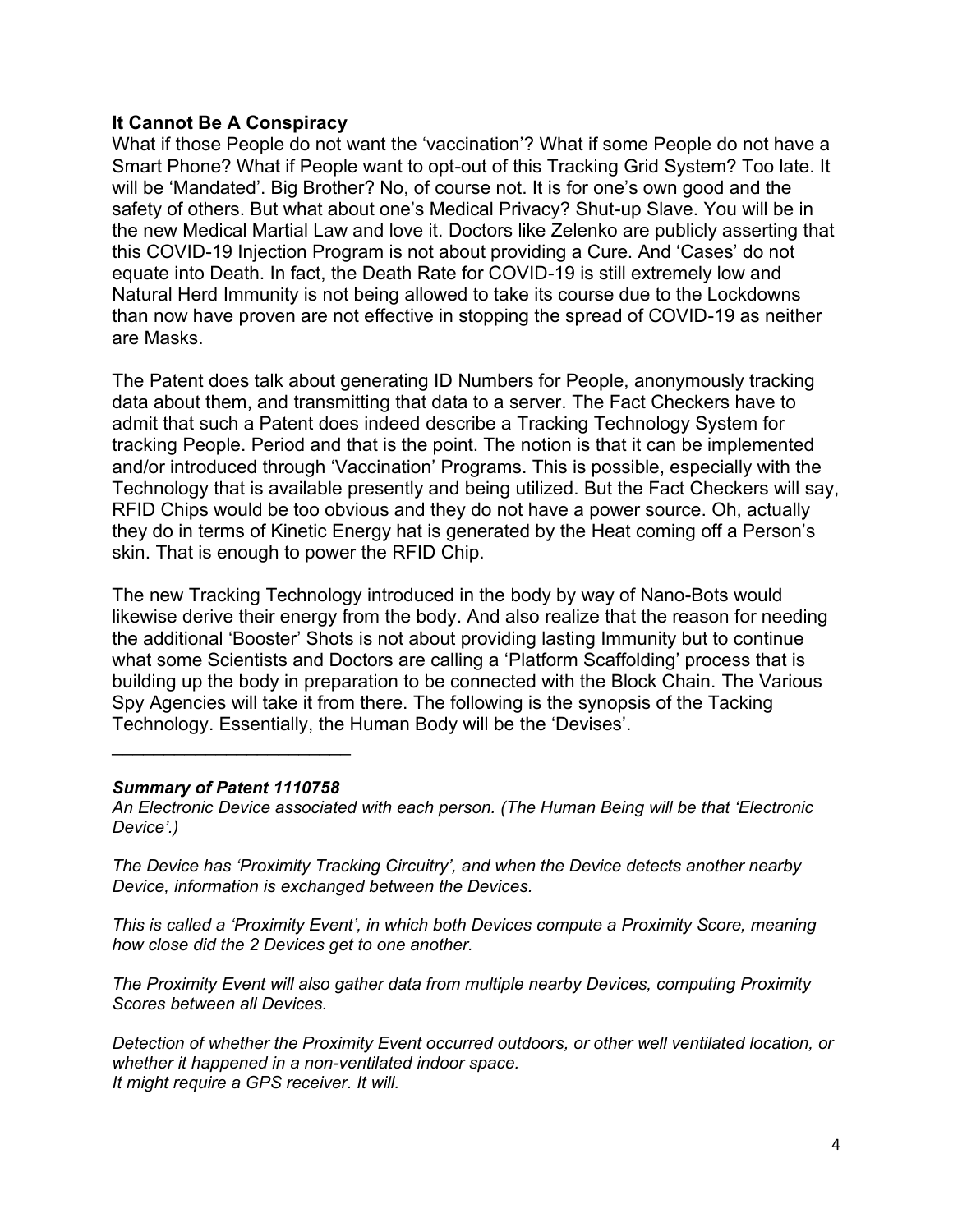*When the Devices are able to, they connect over the Internet to a Server to upload any collected data*

 $\mathcal{L}_\text{max}$  , where  $\mathcal{L}_\text{max}$  , we have the set of  $\mathcal{L}_\text{max}$ 

The Fact Checkers argue that implementing that much functionality to 'Rule the World' with in every Human Being requires a sizable device. And that it would require a dedicated Power Source, with significant Computation Capability, and with a Wireless Data Plans. One thinks one is describing a Human Being. Remember the Matrix Movies? The Humans were the 'Battery' source of Energy. This will be the same principle applied through COVID-19 Injections. But it is true, there is an amount of super-top-secret-not-released-to-public technology that can be crammed with that much functionality into a Device or 'Human Body' that can be hidden undetected in a vaccine.

The Patent also describes the Back-End Software, Databases, and Algorithms to crunch through the data. The goal of the entire Tracking Technology System is to respond to a pandemic, like COVID-19 by tracking contacts between People. That is fine but as Human History will prove, such type of Technology starts off with noble intents but will be used to control the Masses, Civil Liberties, induce a Social Credit Score and surveil everyone's move, purchases and posts online in real time. Hello Mark of the Beast.

The point and concerns are that those who are determined to be in close proximity to someone who was later determined to be infected with COVID-19 would then be contacted so they too could be tested and treated. Ok, but then those that voiced their opinions about Lockdowns and Forced Mask Mandates determined to be in close proximity to someone who was later also joining in such opposition or Social, Economic, Political discontent would then be contacted so they could be 'evaluated' and 'Re-Educated'. Think this is not going to happen, study what is happening in the New World Order Australia where COVID-19 Mandates will be permanent, Lockdowns, permanent. Booster Shots for life. Attached to the Patent Diagram.

The Diagram shows the Contacts between different People which might be detected by this Tracking Technology Software. The Lines between each person in this Diagram represent a Proximity Events. From this, the software running on the server generates recommendations of which people to vaccinate first based on their contacts with others. In summary, here are a lot of strange ideas being passed around about COVID-19 and the COVID-19 vaccines that are becoming to be true. This is just one of many examples. For example, Carbon Nanotubes have found on Masks or from the Graphene Oxide with is essentially 'Liquid Metal' in COVID-19 vaccines.

Although it can only be presented as evidence, the Fact Checkers are rejecting any such notion as 'Misinformation', even when it comes from Nobel Prize Winners and from the Inventor of the mRNA Vaccines. The Fact Checkers refuse to ascertain even the thought that there is a 'Nefarious Plan' to purposely poison the World with these COVID-19 'Vaccines' or that it could possibly contain the metals as part of a tracking system. Maybe those metals Nano-Bots are the untold Secret Technology that is making for the mass enslavement system to work?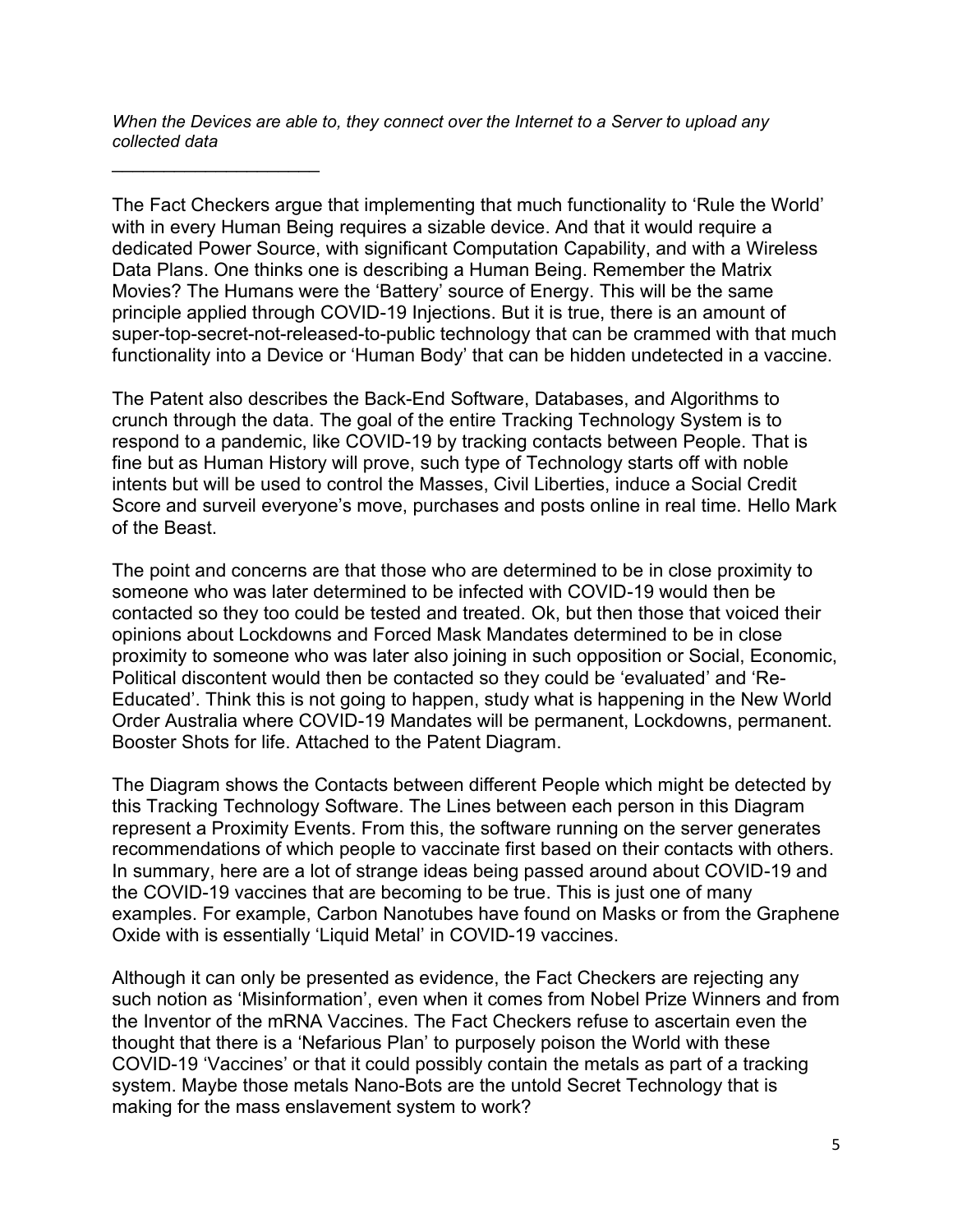The Bible would agree with this as it portrays a coming time that it will be just that. But GOD forbid it could be introduced through the mass injection of the entire World. No? Those that would argue that using vaccines for a 'Mass Enslavement System' are not seeing the Trees from the Forest as the saying goes. They fail to recognize that indeed there is the Technology required to now implement an infrastructure of other equipment like with such networking and grid using 5G/6G/7G/ Towers to be a 'Dragnet' of sorts for the System to work. It will.

As it is, most People are already willingly carry their Electronic Device that continuously sends data to centralized computers and tracks our motion around cities through GPS. So why not a New World Order then? And yes, the Private Corporation do share all this Intel with Government Authorities. Was not Edward Snowden all about uncovering this? It has not stopped. Recently, Apple came out wanting to 'spy' on everyone's Cell Phone folders to 'scour' for Pornography. Really. Oh, but that will never happen.

People who have been exposed to the 'Misinformation' of the Corporate Pharmaceuticals, and bought and paid for Doctors, Scientists and Politicians should continue to expose this COVID façade for what it really. It is a Bio-Weapon designed to Cull, Contaminate and Control all of Humanity on Planet Earth. People should not be taking this Experimental Gene Therapy Drug or Medical Device that is not proven to be 'Safe nor Effective'. Case in point is the Israel Stud. Most all the country received the Injections, yet contrary to the misinformation of the controlled Mass Media, it has been the Vaccinated that have ended-up in the Hospitals.

If a result is that by reading this study and many others, People have become scared to take COVID-19 vaccinations, they should be. People should not Fear the COVID-19 Virus but those that have induced the COVID-19 Hysteria and have misused Science in the 'Name of Science' to beguiled billions into taking a Shot that has been found to now kill more that it was designed to do, which is not to provide any halt to Infection nor Transmission and does not provide Immunity. This is not a Vaccine. It is Genocide.

# **Main Sources**

\_\_\_\_\_\_\_\_\_\_\_\_\_\_\_\_\_\_\_\_\_\_\_\_\_\_

**Microchip in Vaccine - Graphene Oxide Condensation** <https://rumble.com/vlwivl-microchip-in-vaccine-mark-of-the-beast.html>

**Dr Robert Young Confirms Tracking Nanoparticles in Shots?** [https://theplantstrongclub.org/2021/09/09/dr-robert-young-confirms-tracking](https://theplantstrongclub.org/2021/09/09/dr-robert-young-confirms-tracking-nanoparticles-in-shots-stew-peters-interviews-dr-young/)[nanoparticles-in-shots-stew-peters-interviews-dr-young/](https://theplantstrongclub.org/2021/09/09/dr-robert-young-confirms-tracking-nanoparticles-in-shots-stew-peters-interviews-dr-young/)

**Can Vaccines Be Tied Into Social Engineering, Artificial Intelligence and Transhumanism: A Neuro-musculoskeletal Specialist MD Explains**  [https://www.activistpost.com/2016/11/can-vaccines-tied-social-engineering-artificial](https://www.activistpost.com/2016/11/can-vaccines-tied-social-engineering-artificial-intelligence-transhumanism-neuro-musculoskeletal-specialist-md-explains.html)[intelligence-transhumanism-neuro-musculoskeletal-specialist-md-explains.html](https://www.activistpost.com/2016/11/can-vaccines-tied-social-engineering-artificial-intelligence-transhumanism-neuro-musculoskeletal-specialist-md-explains.html)